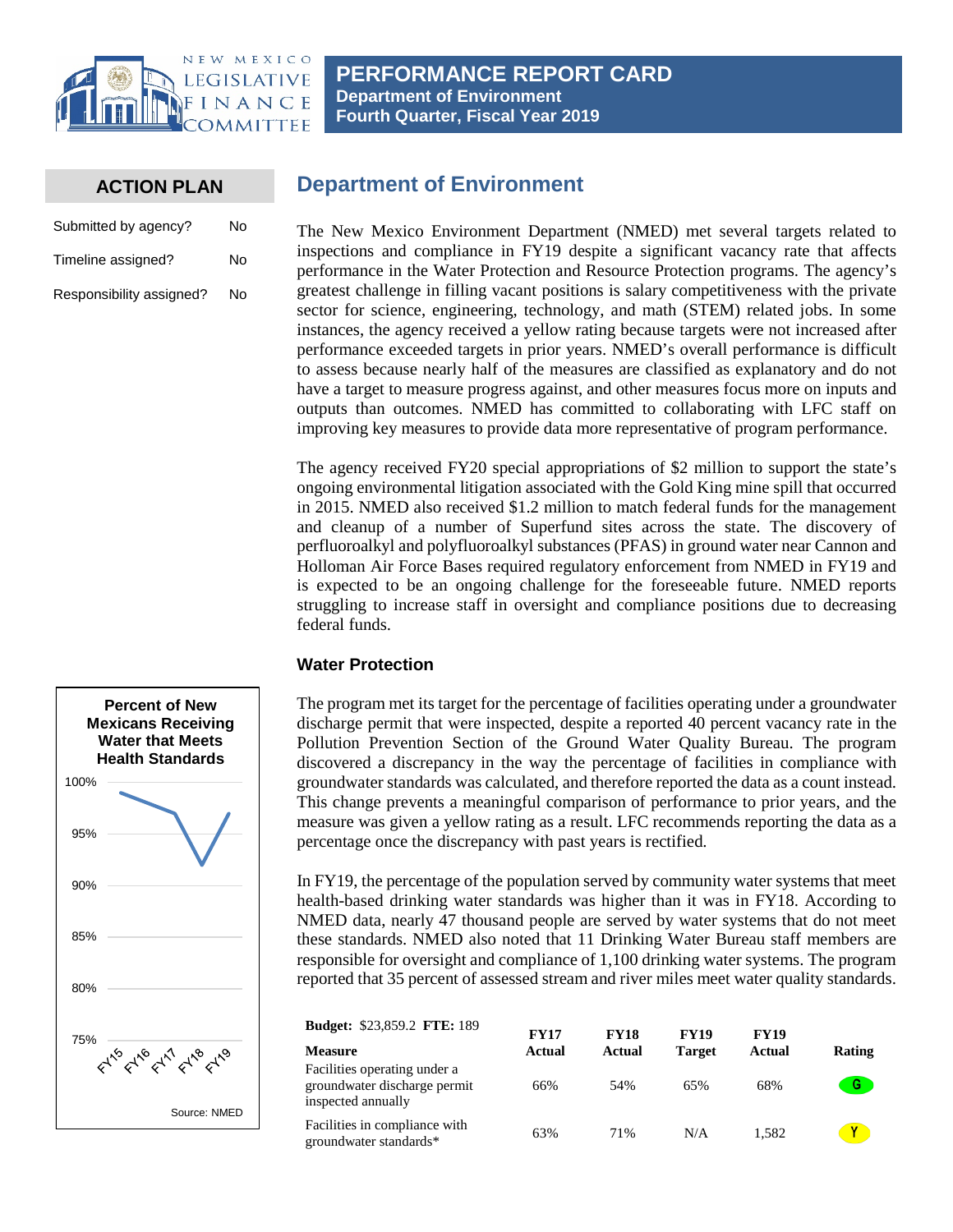

## **PERFORMANCE REPORT CARD Department of Environment Fourth Quarter, Fiscal Year 2019**



| Population served by community<br>water systems that meet health-<br>based drinking water standards*                                     | 97%        | 92%        | N/A | 97%    |  |
|------------------------------------------------------------------------------------------------------------------------------------------|------------|------------|-----|--------|--|
| EPA clean water state revolving<br>loan fund capitalization grant and<br>matching state funds that are for<br>wastewater infrastructure* | <b>NEW</b> | <b>NEW</b> | N/A | 100%   |  |
| New loans from the rural<br>infrastructure and clean water<br>revolving funds programs, in<br>millions, cumulatively*                    | \$11.3     | \$22.4     | N/A | \$24.1 |  |
| <b>Program Rating</b>                                                                                                                    |            |            |     |        |  |
| $\mathbf{r}$                                                                                                                             |            |            |     |        |  |

\*Measures are classified as explanatory and do not have targets.

## **Resource Protection**

For FY19, the program reduced the target for hazardous waste generators inspected from 40 percent to 20 percent despite meeting the higher target in FY18. The program exceeded the reduced target in FY19. The measure for underground storage tank facility compliance also has a target that is lower than the reported FY18 actuals. The program exceeded the target but is slightly below reported performance in FY18. These measures were given yellow ratings because FY19 targets were not increased to correspond to FY18 actual data as LFC recommended during the FY19 budget recommendation process.

G

| <b>Budget: \$14,031.2 FTE: 133</b>                                                                                | <b>FY17</b> | <b>FY18</b> | <b>FY19</b>   | <b>FY19</b> |               |
|-------------------------------------------------------------------------------------------------------------------|-------------|-------------|---------------|-------------|---------------|
| <b>Measure</b>                                                                                                    | Actual      | Actual      | <b>Target</b> | Actual      | <b>Rating</b> |
| Large quantity hazardous waste<br>generators inspected and in<br>compliance, cumulatively                         | 18%         | 40%         | 20%           | 39.1%       |               |
| Underground storage tank<br>facilities compliant with release<br>prevention and release detection<br>requirements | 87%         | 88%         | 77%           | 86%         |               |
| Solid waste facilities and<br>infectious waste generators found<br>in compliance with solid waste<br>rules        | 98%         | 94%         | 95%           | 95%         | G             |
| Landfills compliant with<br>groundwater sampling*                                                                 | 97%         | 96%         | N/A           | 99%         |               |
| <b>Program Rating</b>                                                                                             |             |             |               |             |               |

\*Measure is classified as explanatory and does not have a target.

## **Environmental Protection**

The number of days rated good or moderate for air quality averaged 98 percent across the second and third quarters, but lower ratings in the first and fourth quarters brought the FY19 total to 87 percent. Although this measure has a target of 100 percent, NMED